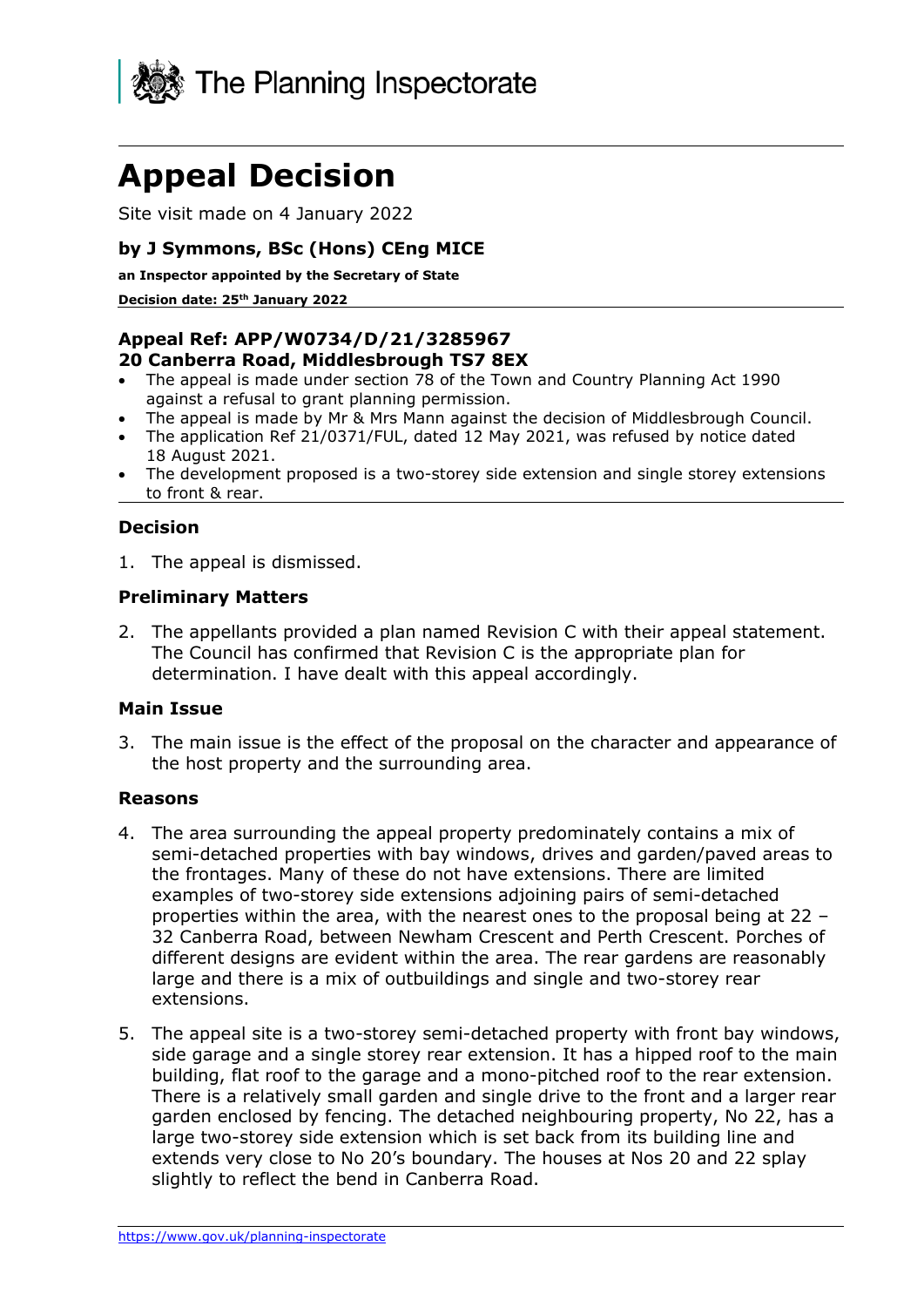- 6. The proposal would replace the garage with a two-storey hip roofed side extension and add a single storey front extension with a mono-pitched roof. The porch detail would retain the main entrance door but also replaces the garage door with another main entrance door. Furthermore, a single storey pitched roof extension would be added to the rear of the property.
- 7. The Council has produced Middlesbrough's Urban Design Supplementary Planning Document (SPD, 2013). This document sets out design guidance and standards expected by the Council for development. Amongst other matters, the SPD identifies the key issues and design approaches that need to be considered in deciding if the addition of side extensions, porches, and rear extensions would be appropriate.
- 8. The side extension would be generally in accordance with the SPD in terms of stepping back the extension's first floor section from the front building line and lowering the roof ridge. It would also be in keeping with the host property and would be smaller in scale than No 22's extension. However, the combined effect of the proposal with No 22's extension would be to largely infill the gap between the properties. This would remove the existing separation, be overly dominant, and would result effectively in terracing of the properties. Consequently, the side extension would have an overbearing impact.
- 9. The example photograph in the SPD referred to by the appellants shows an extension similar to the proposal. However, the two-storey extension is shown as being adjacent to a single storey garage which retains an open and separate aspect, in contrast to the proposed development.
- 10. Three pairs of semi-detached properties along Canberra Road at Nos 22 32, have had extensions which have already resulted in a terracing effect. Furthermore, a number of these properties have been extended to the rear, including a large extension at No 30. However, these developments occurred prior to the SPD's adoption. In any event, the proposed development would extend this existing terracing by an additional property and would therefore be harmful to the character and appearance of the area.
- 11. Regarding the front porch addition, this would comply with the SPD in terms of general size and extent. Notwithstanding this and the amendments made to the porch design during the planning application process, the design remains inappropriate. This is due to the somewhat unusual duplication of front doors to the proposed side extension and porch.
- 12. There are a number of examples of single storey rear extensions locally. With the mix of other extensions, outbuildings and features in rear gardens, I find that the proposed rear extension would not harm the character and appearance of the host property or the area.
- 13. I acknowledge that the cumulative increase in the floor area of the host property from the proposal would be significant. However, there is no limit set in the SPD for additional floor area. While I consider that the combined effect of all the elements of the proposal would not be out of scale with the host property or other houses locally, my concern about the side extension's terracing and the porch's unusual duplicate door arrangement remains.
- 14. While the Core Strategy is of some age, there is nothing before me which would indicate that the aforementioned policies are not relevant in this